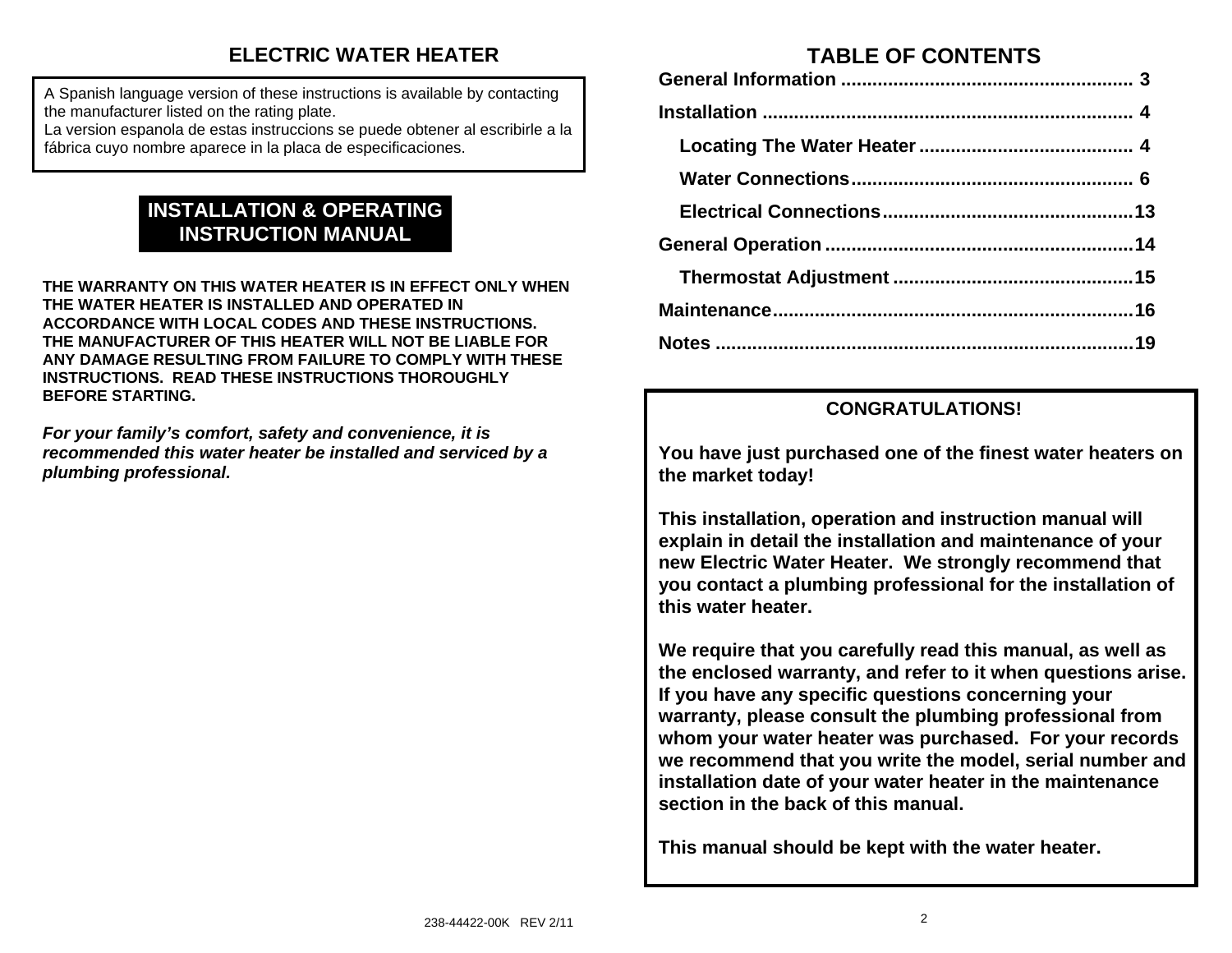## **GENERAL INFORMATION**

This electric water heater's design is certified by Underwriters Laboratories (UL) and listed in accordance with UL 174. C-UL listed in accordance with Canadian National Standard C22.2, No. 110-M90.

Water heaters with a capacity of 30 gallons through 80 gallons are evaluated by UL in accordance with Part 280.707(d) (1) of HUD Mobile Home Construction and Safety Standards for Energy Efficiency. For mobile home installations, these water heaters must be installed in accordance with Section 3280.709 of HUD Mobile Home Construction and Safety Standards for Installation of Appliances.

This water heater must be installed in accordance with local codes. In the absence of local codes, install this water heater in accordance with the N.E.C. Reference Book (latest edition).

The warranty for this water heater is in effect only when the water heater is installed, adjusted, and operated in accordance with these Installation and Operating Instructions. The manufacturer will not be held liable for damage resulting from alteration and/or failure to comply with these instructions.

This water heater has been designed and certified for the purpose of heating potable water. The installation and use of this water heater for any purpose other than the heating of potable water, may cause damage to the water heater and create a hazardous condition and nullify the warranty.

# **A** CAUTION

**Incorrect operation of this appliance may create a hazard to life and property and will nullify the warranty.**

Do not use this appliance if any part has been submerged in water. The plumbing professional responsible for the installation of this water heater should be contacted to inspect the appliance and to replace any part of the control system, including thermostat, which has been submerged in water.

Make sure that the rating plate on the water heater is referenced for certainty that the correct voltage is being supplied to the water heater.

# **DANGER**

**Do not store or use gasoline or other flammable, combustible, or corrosive vapors and liquids in the vicinity of this or any other appliance.** 

#### *General Information continued-*

A sacrificial anode is used to extend tank life. Removal of this anode, for any reason, will nullify the warranty. In areas where water is unusually active, an odor may occur at the hot water faucet due to a reaction between the sacrificial anode and impurities in the water. If this should happen, an alternative anode may be purchased from the supplier that installed this water heater. This will minimize the odor while protecting the tank. Additionally, the water heater should be flushed with appropriate dissolvers to eliminate any bacteria.

### **IMPORTANT**

Before proceeding, please inspect the water heater and it's components for possible damage. DO NOT install any damaged components. If damage is evident, please contact the supplier where the water heater was purchased or the manufacturer listed on the rating plate for replacement parts.

## **INSTALLATION**

### **Locating The Water Heater**

# **WARNING**

Water heaters are heat producing appliances. To avoid damage or injury, there shall be no materials stored against the water heater and proper care shall be taken to avoid unnecessary contact (especially by children) with the water heater. **UNDER NO CIRCUMSTANCES SHALL FLAMMABLE MATERIALS, SUCH AS GASOLINE OR PAINT THINNER BE USED OR STORED IN THE VICINITY OF THIS WATER HEATER OR ANY LOCATION FROM WHICH FUMES COULD REACH THE WATER HEATER.**

**This water heater MUST be installed indoors out of the wind and weather.** 

**This water heater shall NOT be installed in any location where gasoline or flammable vapors are likely to be present, unless the installation is such to eliminate the probable ignition of gasoline or flammable vapors.**

The location this water heater is to be installed is of utmost importance. Before installing this water heater, consult the installation section of these instructions. After reading these installation and operating instructions, select a location for the water heater where the floor is level and is easily accessible to a power supply and water connections. It is recommended that the water heater be located near the center of greatest hot water usage to prevent heat loss through the pipes.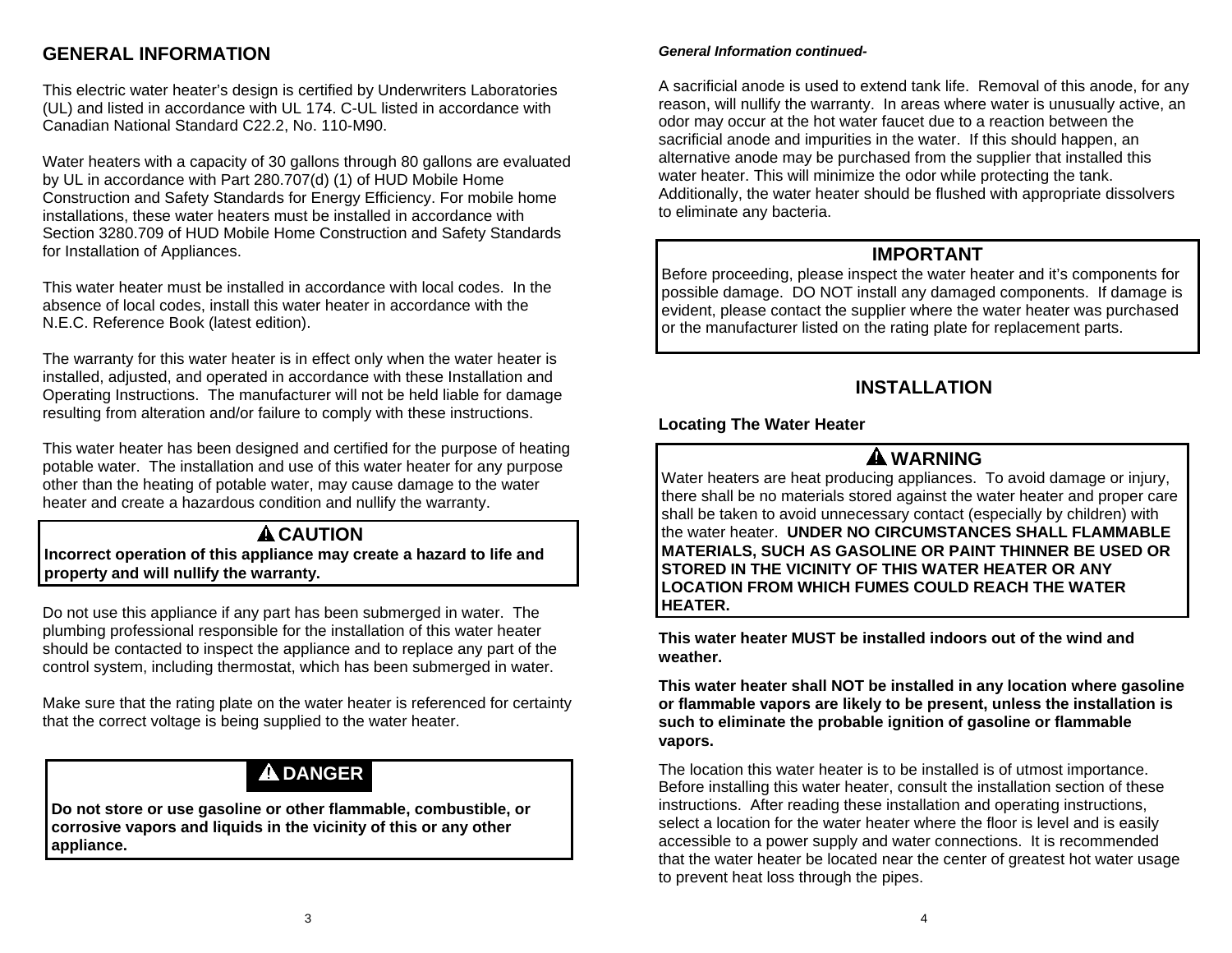#### *Locating The Water Heater continued-*

**DO NOT locate the water heater where water lines could be subjected to freezing temperatures. Locate the water heater so that access panels and drain valves are accessible.** Some models are not equipped with a drain valve. For those models, install a drain tee in the cold water inlet as close as practical to the water heater.

Water heater corrosion and component failure can be caused by the heating and breakdown of airborne chemical vapors. Examples of some typical compounds that are potentially corrosive are: spray can propellants, cleaning solvents, refrigerator and air conditioning refrigerants, swimming pool chemicals, calcium or sodium chloride, waxes and process chemicals. These materials are corrosive at very low concentration levels with little or no odor to reveal their presence.

#### **NOTE: DAMAGE TO THE WATER HEATER CAUSED BY EXPOSURE TO CORROSIVE VAPORS IS NOT COVERED BY THE WARRANTY. DO NOT OPERATE THE WATER HEATER IF EXPOSURE HAS OR WILL OCCUR. DO NOT STORE ANY POTENTIALLY CORROSIVE COMPOUNDS IN THE VICINITY OF THE WATER HEATER.**

This water heater must be located in an area where leakage of the tank or water line connections and the combination temperature and pressure relief valve will not result in damage to the area adjacent to the water heater or to lower floors of the structure. When such locations cannot be avoided, a suitable drain pan must be installed under the water heater. The drain pan must have a minimum length and width of at least 4 in. (10.2 cm) greater than the diameter of the water heater. The drain pan, as described above, can be purchased from your plumbing professional. The drain pan must be piped to an adequate drain. The piping must be pitched for proper drainage.

To comply with NSF requirements this water heater is to be:

- a) Sealed to the floor with sealant, in a smooth and easily cleanable way, or
- b) Installed with an optional leg kit that includes legs and/or extensions that provide a minimum clearance of 6" beneath the water heater.

**Note: For California installation this water heater must be braced, anchored, or strapped to avoid falling or moving during an earthquake. See instructions for correct installation procedures. Instructions may be obtained from DSA Headquarters Office, 1102 Q Street, Suite 5100, Sacramento, CA 95811.** 

### **Water Connections**

### **NOTE: BEFORE PROCEEDING WITH THE INSTALLATION, CLOSE THE MAIN WATER SUPPLY VALVE.**

After shutting the main water supply valve, open a faucet to relieve the water line pressure to prevent any water from leaking out of the pipes while making the water connections to the water heater. After the pressure has been relieved, close the faucet. The COLD water inlet and HOT water outlet are identified on top of the water heater. The fittings at the cold water inlet and hot water outlet are dielectric waterway fittings with 3/4" NPT tapered male threads. Make the proper plumbing connections between the water heater and the plumbing system in the house. Install a shut-off valve in the cold water supply line.

# **A** CAUTION

If sweat fittings are to be used, **DO NOT** apply heat to the nipples on top of the water heater. Sweat the tubing to the adapter before fitting the adapter to the water connections. It is imperative that heat is not applied to the nipples containing a plastic liner.

## **IMPORTANT**

**FAILURE TO INSTALL AND MAINTAIN A NEW, LISTED 3/4" X 3/4" TEMPERATURE-PRESSURE RELIEF VALVE WILL RELEASE THE MANUFACTURER FROM ANY CLAIM WHICH MIGHT RESULT FROM EXCESSIVE TEMPERATURE AND PRESSURES.**

If this water heater is installed in a closed water supply system, such as the one having a back-flow preventer in the cold water supply, provisions shall be made to control thermal expansion. DO NOT operate this water heater in a closed system without provisions for controlling thermal expansion. Your water supplier or local plumbing inspector should be contacted on how to control this situation.

After installation of the water lines, open the main water supply valve and fill the water heater. While the water heater is filling, open several hot water faucets to allow air to escape from the water system. When a steady stream of water flows through the faucets, close them and check all water connections for possible leaks. **NEVER OPERATE THE WATER HEATER WITHOUT FIRST BEING CERTAIN IT IS FILLED WITH WATER.**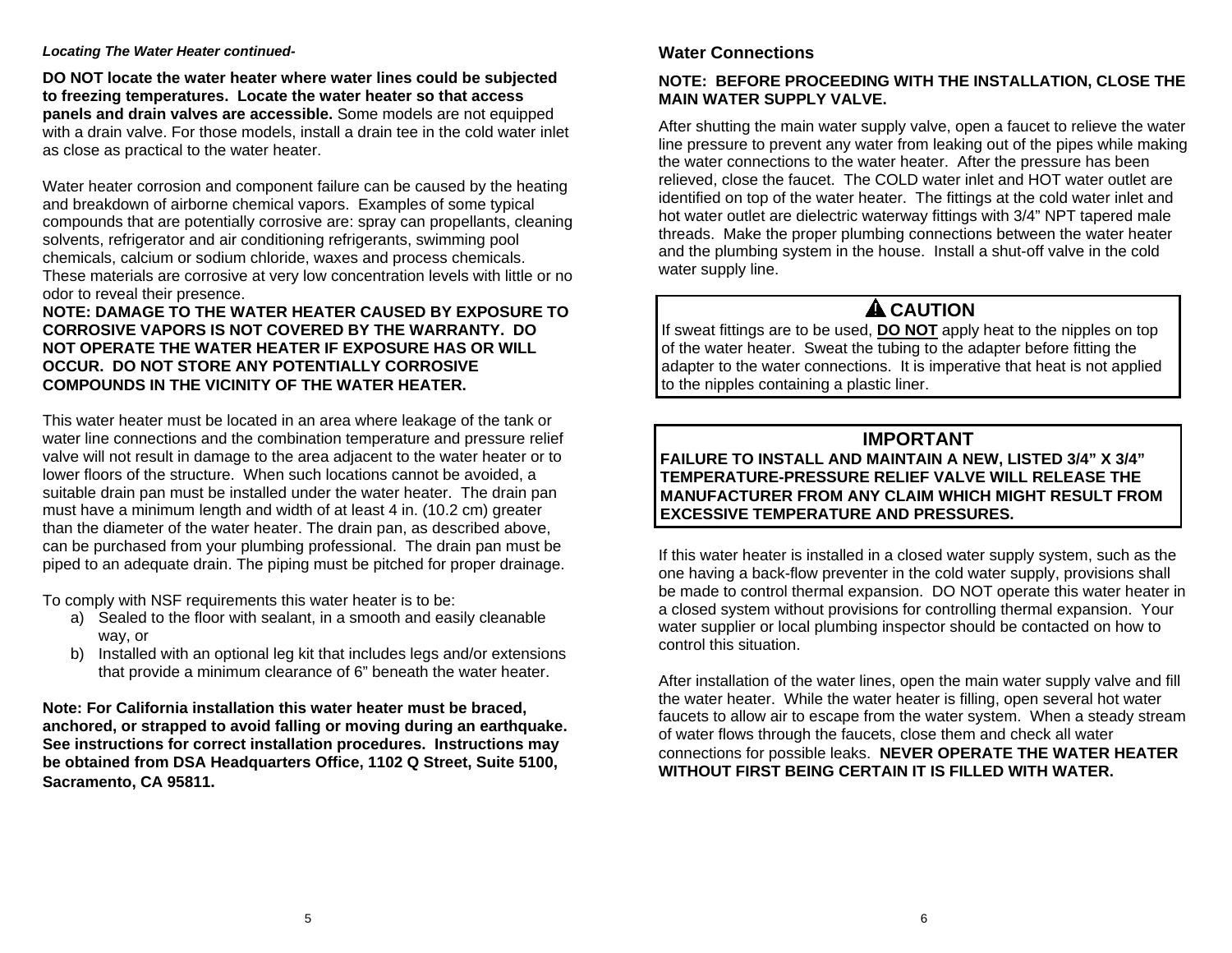## **WARNING**

For protection against excessive temperatures and pressure, install temperature and pressure protective equipment required by local codes, but not less than a combination temperature and pressure relief valve certified by a nationally recognized testing laboratory that maintains periodic inspection of production of listed equipment or materials, as meeting the Requirements for *Relief Valves and Automatic Gas Shutoff Devices for Hot Water Supply Systems, ANSI Z21.22*, and the Standard *CAN1-4.4 Temperature, Pressure, Temperature and Pressure Relief Valves and Vacuum Relief Valves*. The combination temperature and pressure relief valve shall be marked with a maximum set pressure, not to exceed the maximum working pressure of the water heater. The combination temperature and pressure relief valve shall also have an hourly rated temperature steam BTU discharge capacity not less than the hourly input rating of the water heater.

Install the combination temperature and pressure relief valve into the opening provided and marked for this purpose on the water heater

Note: Some models may already be equipped or supplied with a combination temperature and pressure relief valve. Verify that the combination temperature and pressure relief valve complies with local codes. If the combination temperature and pressure relief valve does not comply with local codes, replace it with one that does. Follow the installation instructions above on this page.

Install a discharge line so that water discharged from the combination temperature and pressure relief valve will exit within six (6) inches (15.3 cm) above, or any distance below the structural floor and cannot contact any live electrical part. The discharge line is to be installed to allow for complete drainage of both the temperature and pressure relief valve and the discharge line. The discharge opening must not be subjected to blockage or freezing. **DO NOT** thread, plug or cap the discharge line. It is recommended that a minimum of four (4) inches (10.2 cm) be provided on the side of the water heater for servicing and maintenance of the combination temperature and pressure relief valve.

Do not place a valve between the combination temperature and pressure relief valve and the tank.

## **WARNING**

**Hydrogen gas can be produced in a hot water system served by this water heater that has not been used for a long period of time (generally two weeks or more). Hydrogen gas is extremely flammable. To reduce the risk of injury under these conditions, it is recommended that the hot water faucet be opened for several minutes at the kitchen sink before using any electrical appliance connected to the hot water system. If hydrogen is present, there will probably be an unusual sound such as air escaping through the pipe as the water begins to flow. There should be no smoking or open flame near the faucet at the time it is open.**

# **A** CAUTION

**INCREASING THE THERMOSTAT SETTING ABOVE THE PRESET TEMPERATURE MAY CAUSE SEVERE BURNS AND CONSUME EXCESSIVE ENERGY. HOTTER WATER INCREASES THE RISK OF SCALD INJURY.**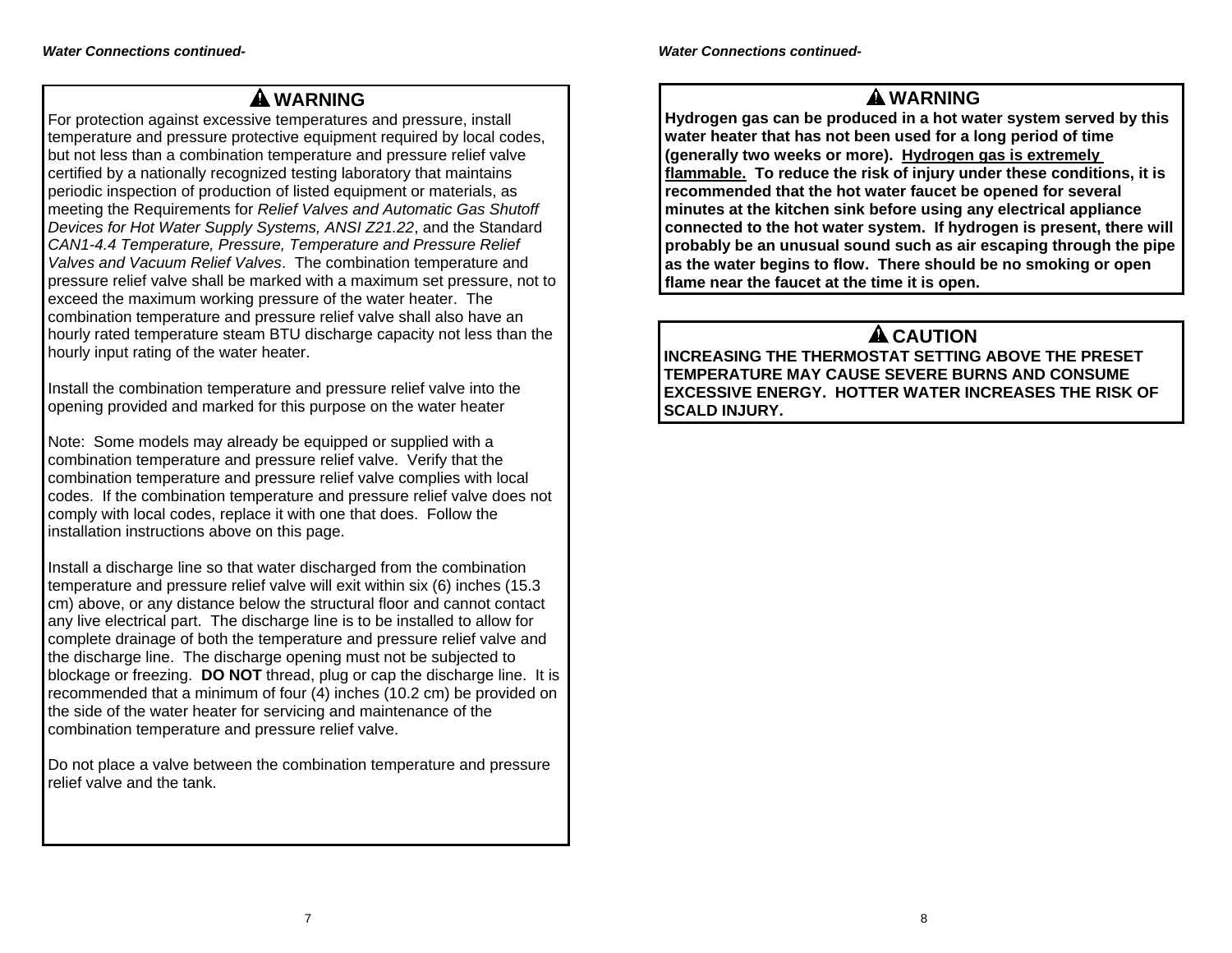#### *Water Connections continued-*

This water heater can deliver scalding temperature water at any faucet in the system. Be careful whenever using hot water to avoid scalding injury. Certain appliances, such as dishwashers and automatic clothes washers, may require increased temperature water. By setting the thermostat on this water heater to obtain increased temperature water required by these appliances, you may create the potential for scald injury. To protect against injury, you should install an ASSE approved mixing valve in the water system. This valve will reduce point of discharge temperature by mixing cold and hot water in branch supply lines. Such valves are available from the manufacturer of this water heater or a local plumbing supplier. Please consult with a plumbing professional.



| <b>APPROXIMATE TIME/TEMPERATURE RELATIONSHIPS IN SCALDS</b> |                             |  |  |  |
|-------------------------------------------------------------|-----------------------------|--|--|--|
| 120°F (49°C)                                                | More than 5 minutes         |  |  |  |
| 125°F (52°C)                                                | $1\frac{1}{2}$ to 2 minutes |  |  |  |
| 130°F (54°C)                                                | About 30 seconds            |  |  |  |
| 135°F (57°C)                                                | About 10 seconds            |  |  |  |
| 140°F (60°C)                                                | Less than 5 seconds         |  |  |  |
| 145°F (63°C)                                                | Less than 3 seconds         |  |  |  |
| 150°F (66°C)                                                | About 11/2 seconds          |  |  |  |
| 155°F (68°C)                                                | About 1 second              |  |  |  |

#### *Water Connections continued-*

### **Upright Models (See Figures 1A & 1B)**

The hot and cold water connections are identified on the top of the water heater (See figure 1A). For bottom inlet models (-503 models), the cold water inlet is located on the side of the drain valve (see figure 1B). Connect the hot and cold water lines to the installed nipples using unions. Install a listed temperature-pressure relief valve in the opening on the side of the water heater.



**Figure 1B (Bottom Inlet Models)**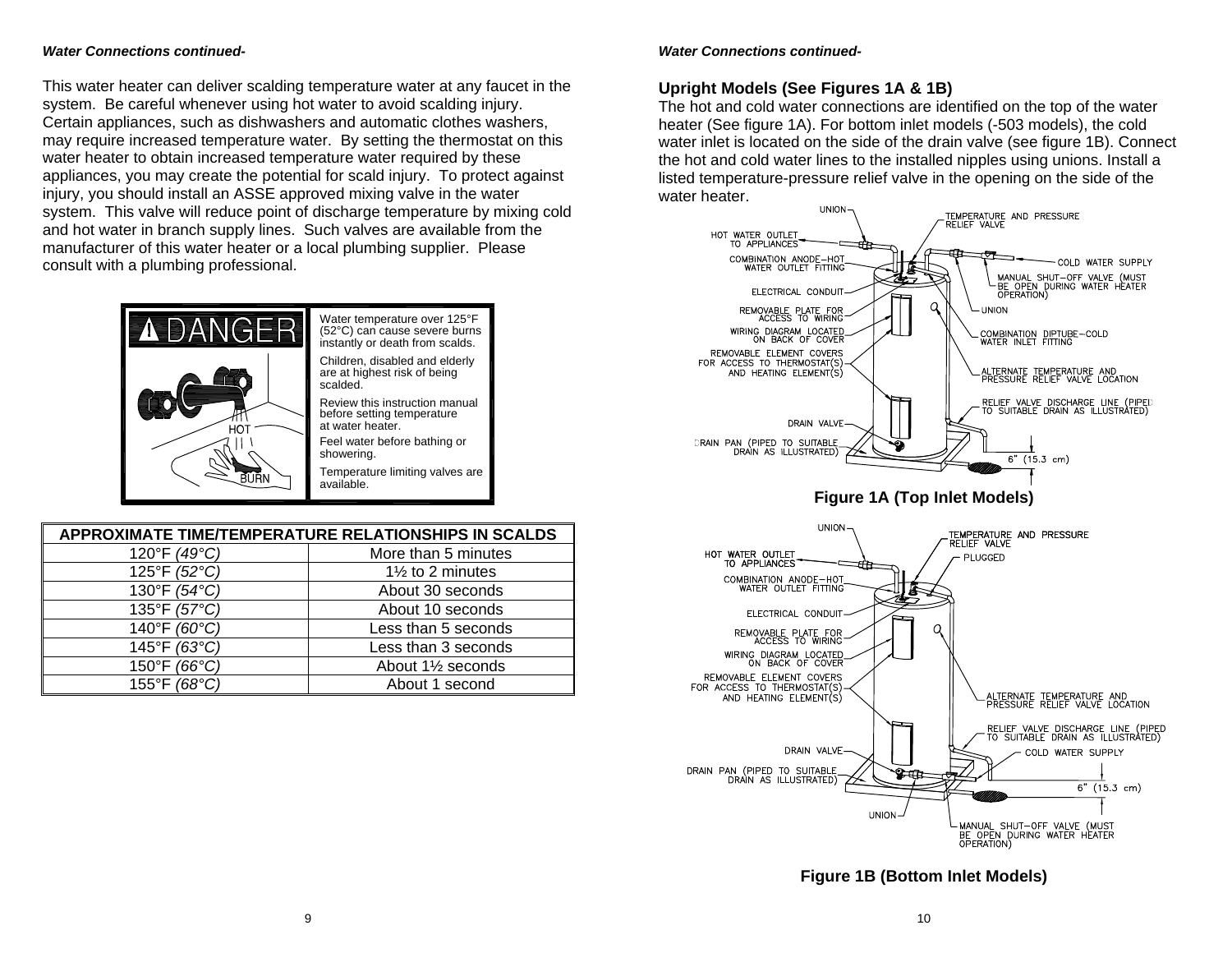#### *Water Connections continued-*

#### **Utility Models (See Figure 2)**

All utility models are supplied with inlet and outlet nipples located in a plastic bag attached to the water heater. The hot and cold water locations are identified on the side of the water heater. Apply appropriate amount of thread sealant to the provided nipples and install nipples into the side of the tank. For 20 gallon utility models, install the supplied anode/nipple combination at the HOT outlet location. Connect the hot and cold water lines to the nipples using unions. Install a listed temperature-pressure relief valve in the opening on the side of the water heater. Install a vacuum relief anti-siphon device in the cold water inlet line when using side cold water connection.

The 6 and 12 gallon models are equipped for installation with either side or top water connections. They are shipped from the factory with the alternate top connections plugged. The alternate top inlet is supplied with a dip tube. If the top water connections are needed, remove pipe plugs from the alternate top connections, apply appropriate amount of thread sealant to the provided nipples and install nipples in desired top location. Apply appropriate amount of thread sealant to the pipe plugs and install pipe plugs in the side locations. Install a vacuum relief anti-siphon device in the cold water inlet line when using side cold water connection.





#### *Water Connections continued-*

**Table Top Models (See Figure 3)** The hot water outlet and cold water inlet are identified on the back panel of the water heater. Referring to figure 3, remove the two screws that are holding the service access panel in place. Remove front panel for access. Wedge a flat bladed screwdriver into the front joint between the top and side panels and force the top panel upward. This will separate the top panel from the water heater and allow further access to the water heater.

Check drain valve to make sure that it is closed. Part the top fiberglass insulation to allow access to the plumbing and electrical connections. Connect the cold water supply line and hot water outlet lines using elbows, nipples and unions as shown in the diagrams. Install a shutoff valve in the cold water inlet. A listed temperature-pressure relief valve has been factory installed. Plumb the discharge as shown.

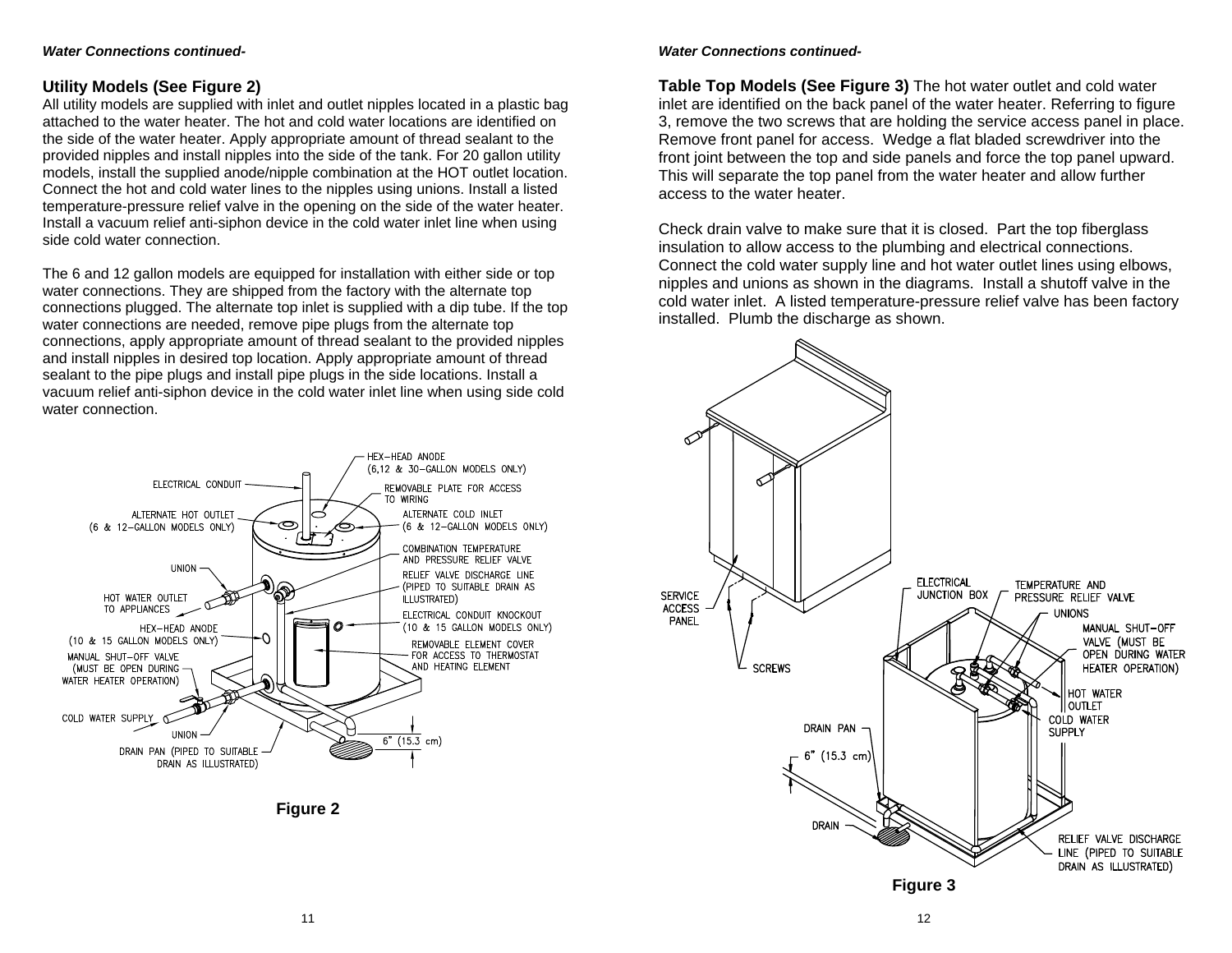### **Electrical Connections**

Before any electrical connections are made, be sure that the water heater is full of water and that the manual shut-off valve in the cold water supply line is open. Check the rating plate and wiring diagram before proceeding. This electric water heater was built and wired in accordance with the Underwriters Laboratories testing approvals requirements. The temperature limiting device is of the manual reset, trip-free type and has been factory installed to interrupt all ungrounded power supply conductors in the event of thermostat failure. Thermostats are factory set and wired in accordance with the wiring diagram fastened to the inside of the top access panel. The plumbing supplier in your area ordered this heater wired at the factory to comply with existing area codes, but local utility codes may require or allow other circuitry. Consult your local power company to determine the correct electrical hook-up in order to meet local utility and building codes and in order to obtain the most economical rates. Also check to find out if you are required to obtain a permit before starting the installation. The following chart shows the recommended fuse size for the maximum water heater wattage. The maximum wattage and rated voltage are shown on the water heater data plate. The water heater must be well grounded. A green ground screw is provided at the electrical connection point for connecting a ground wire. Ground screw on 10 & 15-gallon models is located under the removable element cover.

| Recommended Fuse size |         |                  |                  |                  |                  |
|-----------------------|---------|------------------|------------------|------------------|------------------|
|                       | Voltage |                  |                  |                  |                  |
| Max. Watts            | 120v    | 208 <sub>V</sub> | 240 <sub>v</sub> | 277 <sub>V</sub> | 480 <sub>v</sub> |
| 1000                  | 15A     | 10A              | 10A              | 10A              | 10A              |
| 1250                  | 15A     | 10A              | 10A              | 10A              | 10A              |
| 1500                  | 20A     | 10A              | 10A              | 10A              | 10A              |
| 2000                  | 25A     | 15A              | 15A              | 10A              | 10A              |
| 2500                  | 30A     | 15A              | 15A              | 15A              | 10A              |
| 3000                  | 35A     | 20A              | 20A              | 15A              | 10A              |
| 3500                  |         | 25A              | 20A              | 20A              | 10A              |
| 4000                  |         | 25A              | 25A              | 20A              | 15A              |
| 4500                  |         | 30A              | 25A              | 25A              | 15A              |
| 5000                  |         | 30A              | 30A              | 25A              | 15A              |
| 5500                  |         | 35A              | 35A              | 25A              | 15A              |
| 6000                  |         | 40A              | 35A              | 30A              | 20A              |

### **GENERAL OPERATION**

**Before closing the switch to allow electric current to flow to the water heater, make certain that the water heater is full of water and that the cold water inlet valve is open. Complete failure of the heating element(s) will result if they are not totally immersed in water at all times. Failure of the element(s) due to dry-firing is not covered by warranty.**

When the switch is closed, the operation of this electric water heater is automatic. The thermostats are preset to the "HOT" setting to provide a water temperature of approximately 120°F *(49°C)* to reduce the risk of scald injury.

## **ACAUTION**

Scalding may occur within five (5) seconds at a temperature setting of 140°F *(60°C).*

Care must be taken whenever using hot water to avoid scalding injury. Certain appliances require high temperature hot water (such as dishwashers and automatic clothes washers).

### TO FILL THE WATER HEATER

- 1. Close the water heater drain valve (if provided) by inserting a standard flat head screwdriver into the slot and turning clockwise.
- 2. Open the cold water supply shut-off valve.
- 3. Open several hot water faucets to allow air to escape from the system.
- 4. When a steady stream of water flows from the faucets, the water heater is filled. Close the faucets and check for water leaks at the water heater drain valve, combination temperature and pressure relief valve and the hot and cold water connections.

### TO DRAIN THE WATER HEATER

Should it become necessary to completely drain the water heater, make sure you follow the steps below:

- 1. Disconnect the power supply to the water heater. Consult the plumbing professional or electric company in your area for service.
- 2. Close the cold water supply shut-off valve.
- 3. Open the drain valve (if provided) on the water heater by inserting a standard flat head screwdriver into the slot and turning counterclockwise. The drain valve has threads on the end that will allow connection of a standard hose coupling. For those models not equipped with a drain valve, disconnect cold water inlet piping at a convenient connection location as close to an adequate drain as possible. **CAUTION! THIS WATER MAY BE HOT.**
- 4. Open a hot water faucet to allow air to enter the system.

To refill the water heater, refer to "TO FILL THE WATER HEATER."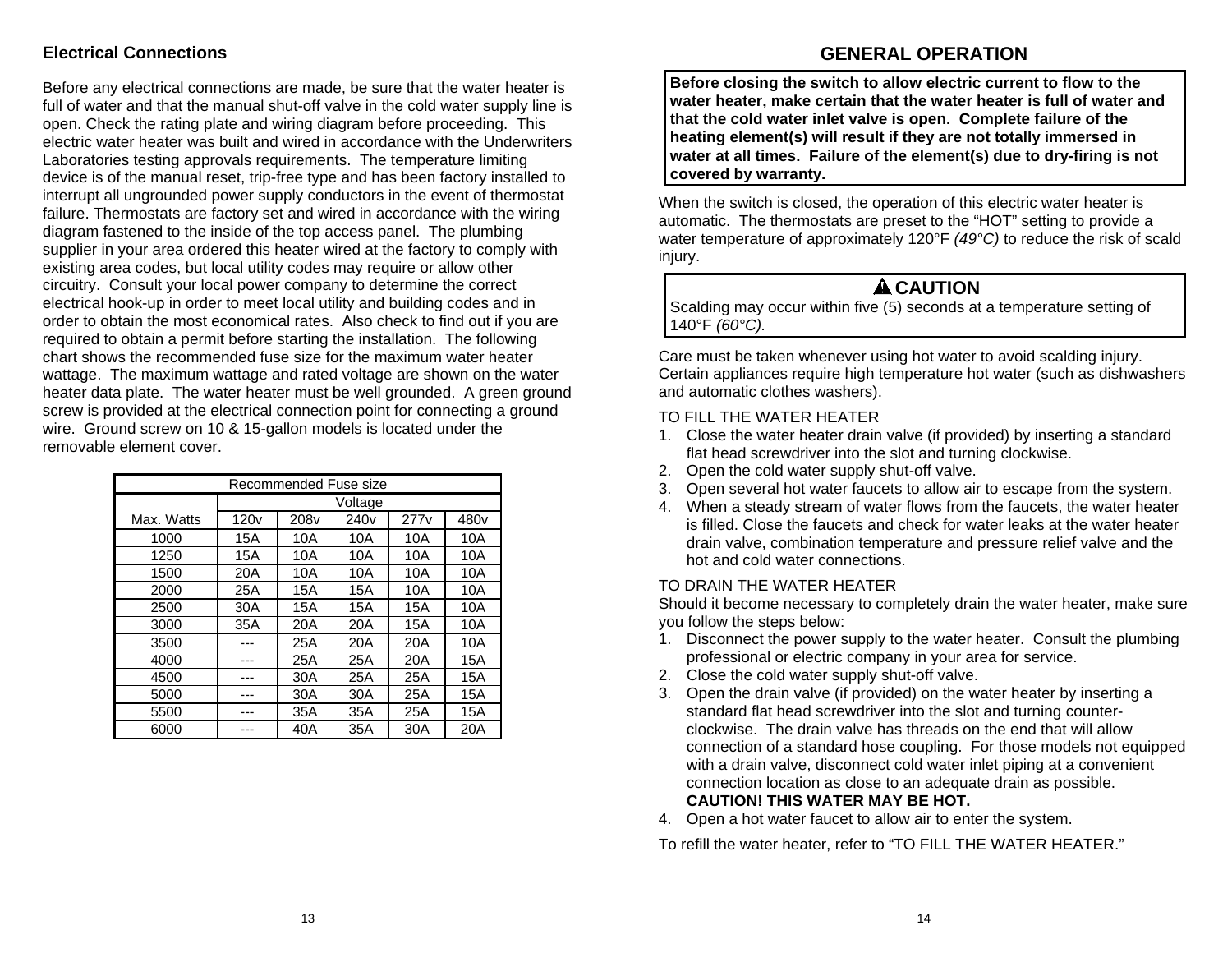## **ACAUTION**

Before adjusting thermostat(s), turn off power supply to the water heater.

The temperature of the water can be changed by adjusting the thermostat(s). Before any work is done on the water heater, disconnect all power to the water heater by opening the switch at the main electrical circuit breaker or fuse box. Remove the access panels or front panel on table tops, fold the insulation outward away from the controls. Set the thermostat(s) to the desired water temperature using a screwdriver to move the thermostat dial. The thermostat has been factory preset to approximately 120°F *(49°C).* Rotate the temperature dial clockwise to increase water temperature. Replace the insulation making sure that the controls are well covered and that the plastic terminal shield has not been displaced; replace the access panel. The water heater is now ready for operation and the main switch can be closed.



# **Figure 4**

# **DANGER**

Hotter water increases the risk of scald injury. Scalding may occur within five (5) seconds at a temperature setting of 140°F *(60°C).* To protect against hot water injury, install an ASSE approved mixing valve in the water system. This valve will reduce point of discharge water temperatures by mixing cold and hot water in branch water lines. A licensed plumbing professional or local plumbing authority should be consulted.

Note: This water heater is equipped with an energy cut out device to prevent overheating. Should overheating occur, turn off the electrical supply to the water heater and contact a qualified service technician.

## **IMPORTANT**

The water heater should be inspected at a minimum of annually by a qualified service technician for damaged components. **DO NOT** operate this water heater if any part is found damaged.

Shut off the electric power whenever the water supply to the water heater is off. Shut off the electric power and water supply, drain the water heater completely to prevent freezing whenever the building is left unoccupied during the cold weather months. In order to insure efficient operation and long tank life, drain the water heater at least once a month through the drain valve until the water runs clear. Failure to do this may result in noisy operation and lime and sediment buildup in the bottom of the tank. Check the temperature-pressure relief valve to insure that the valve has not become encrusted with lime. Lift the lever at the top of the valve several times until the valve seats properly without leaking and operates freely.

## **WARNING**

When lifting lever of temperature-pressure relief valve, hot water will be released under pressure. Be certain that any released water does not result in bodily injury or property damage. The magnesium anode rod should be inspected periodically and replaced when necessary to prolong tank life.

The following maintenance should be performed by a qualified service technician at the minimum periodic intervals suggested below. In some installations, the maintenance interval may be more frequent depending on the amount of use and the operating conditions of the water heater. Regular inspection and maintenance of the water heater will help to insure safe and reliable operation.

- 1. Annually, check the operation of the thermostat(s).
- 2. Bi-annually, check the seal around the heating elements for leaks. If there is any sign of leaking, disconnect the power supply to the water heater and contact the plumbing professional that installed this water heater or a qualified service technician.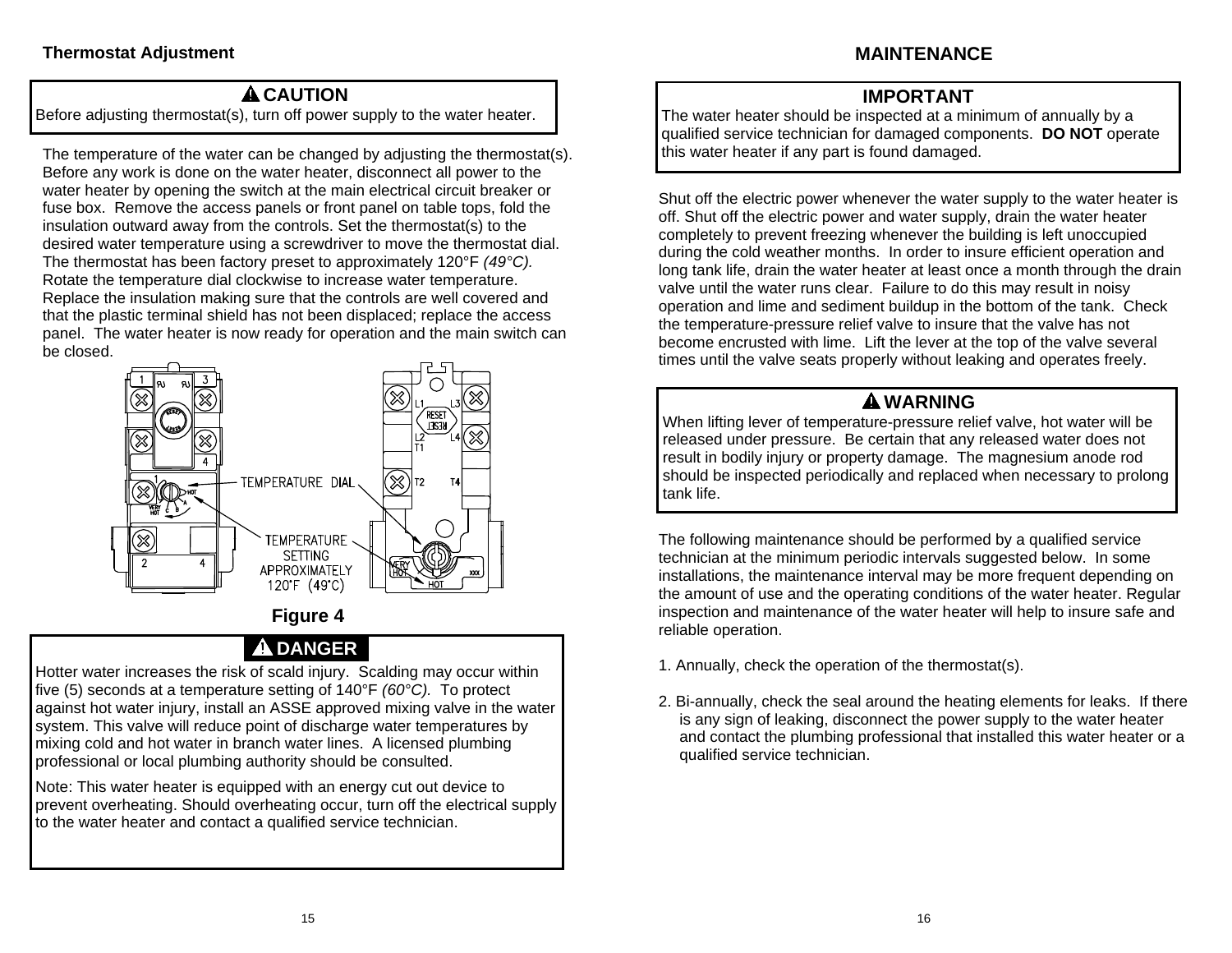#### *Maintenance continued-*

3. At least once a year, check the combination temperature and pressure relief valve to insure that the valve has not become encrusted with lime. Lift the lever at the top of the temperature-pressure relief valve several times until the valve seats properly without leaking and operates freely.

## **WARNING**

When lifting lever of temperature-pressure relief valve, hot water will be released under pressure. Be certain that any released water does not result in bodily injury or property damage.

- 4. If the combination temperature and pressure relief valve on the appliance discharges periodically, this may be due to thermal expansion in a closed water supply system. Contact the water supplier or local plumbing inspector on how to correct this situation. Do not plug the combination temperature and pressure relief valve outlet for any reason.
- 5. Monthly, drain off a gallon of water from the water heater to remove silt and sediment.

### **WARNING! THIS WATER MAY BE HOT.**

6. A combination sacrificial anode rod/hot water outlet nipple has been installed to extend tank life. The anode rod should be inspected periodically (every 2 years) and replaced when necessary to prolong tank life. Water conditions in your area will influence the time interval for inspection and replacement of the anode rod. Contact the plumbing professional who installed the water heater or the manufacturer listed on the rating plate for anode replacement information. The use of a water softener may increase the speed of anode consumption. More frequent inspection of the anode is needed when using softened (or phosphate treated) water.

## **ACAUTION**

FOR YOUR SAFETY, **DO NOT** ATTEMPT TO REPAIR THERMOSTAT(S), HEATING ELEMENTS, OR ELECTRICAL WIRING. REFER SUCH REPAIRS TO A QUALIFIED SERVICE TECHNICIAN.

#### *Maintenance continued-*

Contact your local plumbing supplier or plumbing professional for replacement parts or contact the company at the address displayed on the rating plate of the water heater.

For faster and better service, please provide the part name, model, and serial number(s) of the water heater(s) when ordering parts.

#### **READ THE WARRANTY FOR A FULL EXPLANATION OF THE LENGTH OF TIME THAT PARTS AND THE WATER HEATER ARE WARRANTED.**

Manufactured under one or more of the following U.S. Patents: RE.34,534; B1 5,341,770; 4,416,222; 4,628,184; 4,669,448; 4,672,919; 4,808,356; 4,829,983; 4,861,968; 4,904,428; 5,000,893; 5,023,031; 5,052,346; 5,081,696; 5,092,519; 5,115,767; 5,199,385; 5,277,171; 5,372,185; 5,485,879; 5,574,822; 5,596,952; 5,660,165; 5,682,666; 5,761,379; 5,943,984; 5,954,492; 5,988,117; 6,142,216; 6,395,280; 6,684,821; 7,007,748; 7,063,132; Other U.S. and Foreign patent applications pending. Current Canadian Patents: 1,272,914; 1,280,043; 1,289,832; 2,045,862; 2,092,105; 2,107,012; 2,108,186; 2,112,515

Complete the following information and retain for future reference:

| Model                                            |  |
|--------------------------------------------------|--|
|                                                  |  |
| Service Phone<br>Days: _________________________ |  |
|                                                  |  |
|                                                  |  |
| <b>Supplier Phone</b>                            |  |